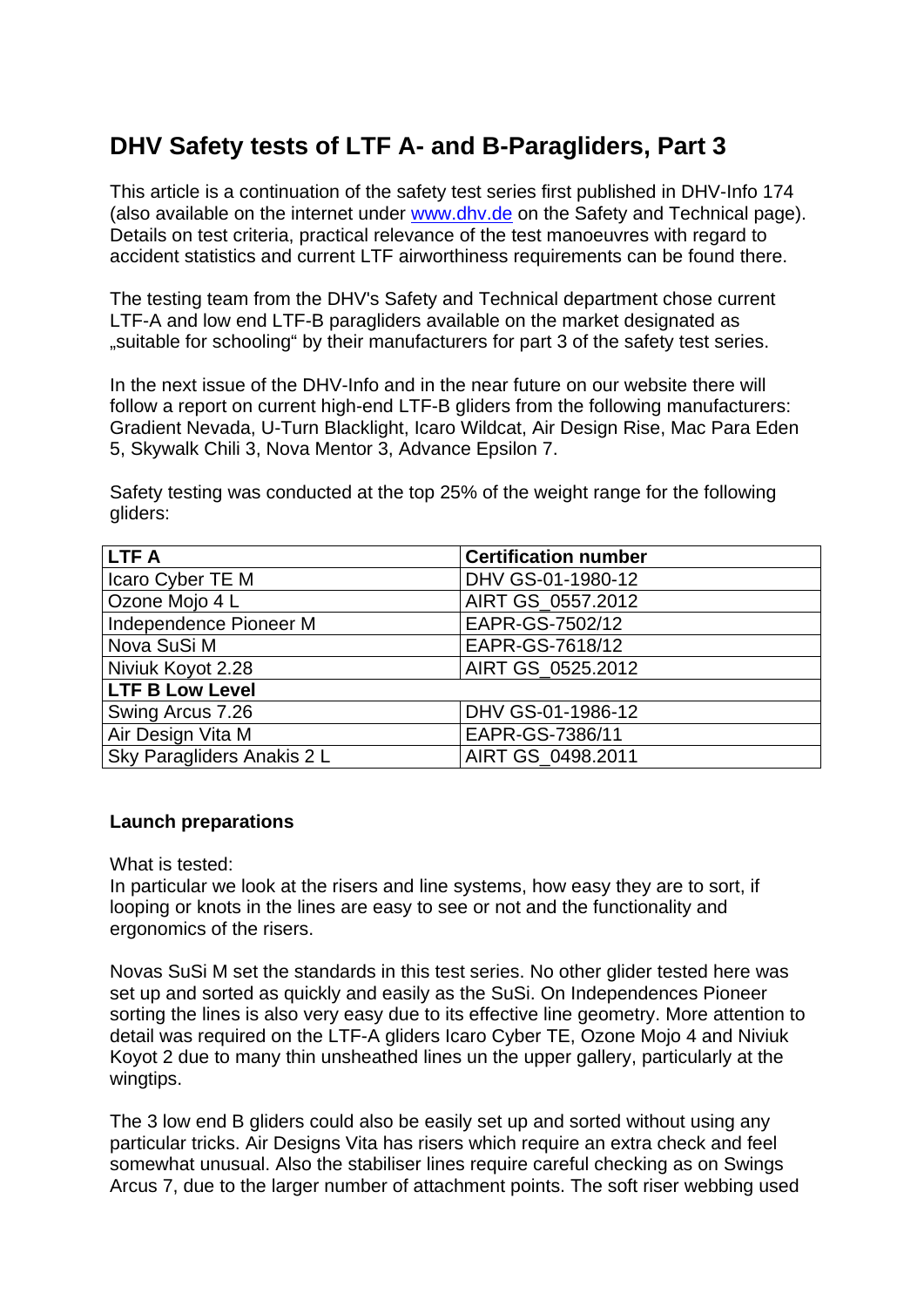on Skys Anakis 2 is kept nice and simple, but does tend to twist in on itself in practice. The thin main lines used also require careful sorting.



Pictures (left to right): above: Koyot 2, SuSi, Cyber TE, below: Mojo 4, Pioneer. Solid and uncomplicated LTF-A risers. The Pioneer webbing is somewhat hard and bulky, its brake handles remind of tramRiser fittings.



Pictures: The Sky Anakis 2 riser (left) is light and uncomplicated but very soft. This makes handling more difficult. Unusual: The Brummel hooks for the speed system is attached to the inside of the A-riser. On the Vita from Air Design (middle) risers are made of thick but soft webbing with a total of 4 metal speed system rings, and need a little getting used to. Swings Arcus 7 has standard risers with nothing unsual about them (left).

In accordance with the LTF airworthiness requirements, lines to stabilisers must be of a differing colour to all other lines on the glider. All gliders with the exception of Independences Pioneer had this important feature (used for recognising to correct line to pull when trying to recover from a cravat). See picture below.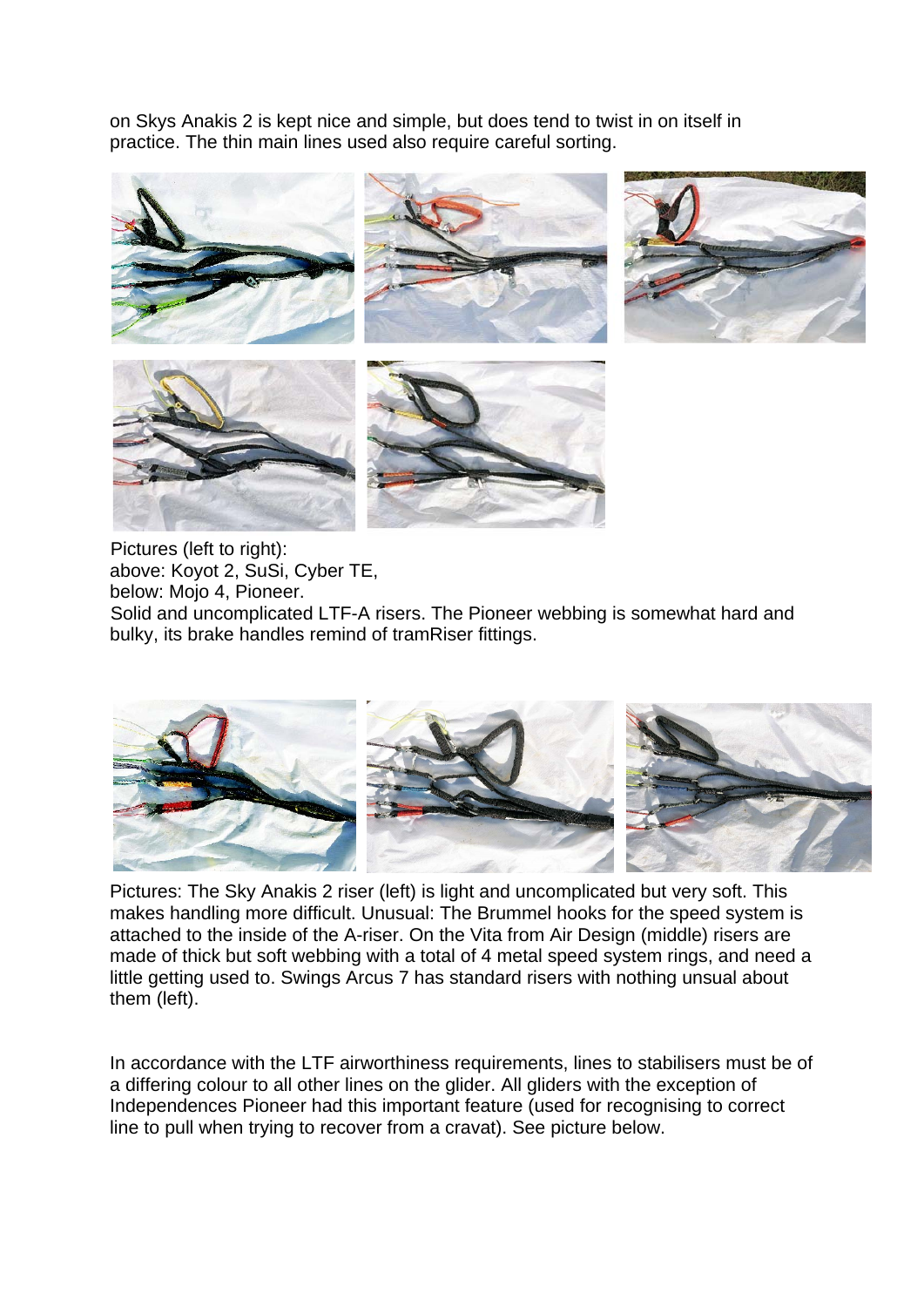

Plastic rods for stiffening the leading edge are now also commonplace in almost all LTF-A and B gliders (Ozone Mojo 4 detail). Only the Anakis 2 from Sky used conventional materials.

| <b>Launch preparations</b> |      |         |                  |  |  |  |  |  |  |
|----------------------------|------|---------|------------------|--|--|--|--|--|--|
| Glider                     | Easy | Average | <b>Difficult</b> |  |  |  |  |  |  |
| Nova SuSi M                |      |         |                  |  |  |  |  |  |  |
| Independence               |      |         |                  |  |  |  |  |  |  |
| Pioneer <sub>M</sub>       |      |         |                  |  |  |  |  |  |  |
| Icaro Cyber TE M           |      |         |                  |  |  |  |  |  |  |
| Ozone Mojo 4 L             |      |         |                  |  |  |  |  |  |  |
| Swing Arcus 7.26           |      |         |                  |  |  |  |  |  |  |
| Niviuk Koyot 2.28          |      |         |                  |  |  |  |  |  |  |
| Air Design Vita M          |      |         |                  |  |  |  |  |  |  |
| <b>Sky Paragliders</b>     |      |         |                  |  |  |  |  |  |  |
| Anakis 2 L                 |      |         |                  |  |  |  |  |  |  |

### **Launch characteristics**

What is tested: Inflation, climb rate, requirements to stabilise and necessary brake inputs.

A team of 4 instructors judged the launch characteristics of the gliders. Special tricks were not required to launch any of the gliders.

Four of the five LTF-A gliders demonstrated good school suitability in terms of launching the glider. For this segment it is particularly important that gliders do not tend to overshoot, as this quickly over-challenges new pilots. Niviuk Koyot 2, Icaro Cyber TE, Nova Susi and Ozone Mojo 4 are all excellent here. Their canopies climb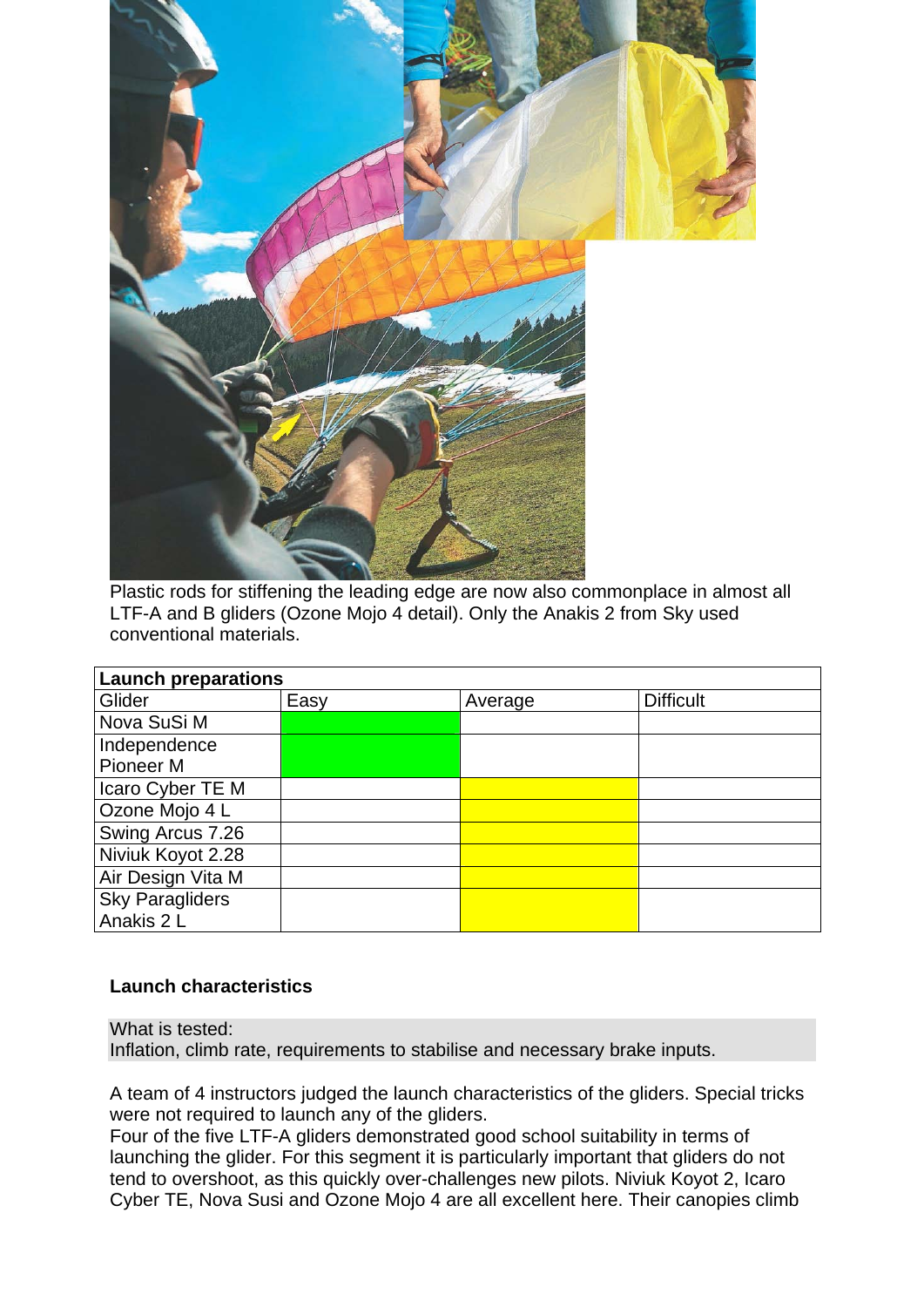steadily with comfortable pressure on the A-risers and slow automatically as the reach the zenith. Only moderate brake appliance is necessary to stabilise them. Independences Pioneer is a little more dynamic, this canopy climbs faster and requires more brake appliance to stabilise. Low end B gliders from Swing and Air Design behave very similarly. During inflation these gliders need to be guided a little, but do not hang behind or overshoot at all. Skys Anakis 2 cannot be classed as an overshooter, but it did have the greatest dynamics in the test set. With a relatively gentle impulse on the A-risers the canopy climbs quickly to the zenith where it needs a good jab on the brakes to stabilise it.

| <b>Launch characteristics</b> |         |                 |  |         |  |  |  |  |  |
|-------------------------------|---------|-----------------|--|---------|--|--|--|--|--|
| Gerät                         | Delayed | <b>Balanced</b> |  | Dynamic |  |  |  |  |  |
| Icaro Cyber TE M              |         |                 |  |         |  |  |  |  |  |
| Nova SuSi M                   |         |                 |  |         |  |  |  |  |  |
| Ozone Mojo 4 L                |         |                 |  |         |  |  |  |  |  |
| Niviuk Koyot 2.28             |         |                 |  |         |  |  |  |  |  |
| Swing Arcus 7.26              |         |                 |  |         |  |  |  |  |  |
| Air Design Vita M             |         |                 |  |         |  |  |  |  |  |
| Independence                  |         |                 |  |         |  |  |  |  |  |
| Pioneer <sub>M</sub>          |         |                 |  |         |  |  |  |  |  |
| <b>Sky Paragliders</b>        |         |                 |  |         |  |  |  |  |  |
| Anakis 2 L                    |         |                 |  |         |  |  |  |  |  |



Particularly for inexperienced pilots, the easy launching characteristics of the SuSi from Nova (LTF-A).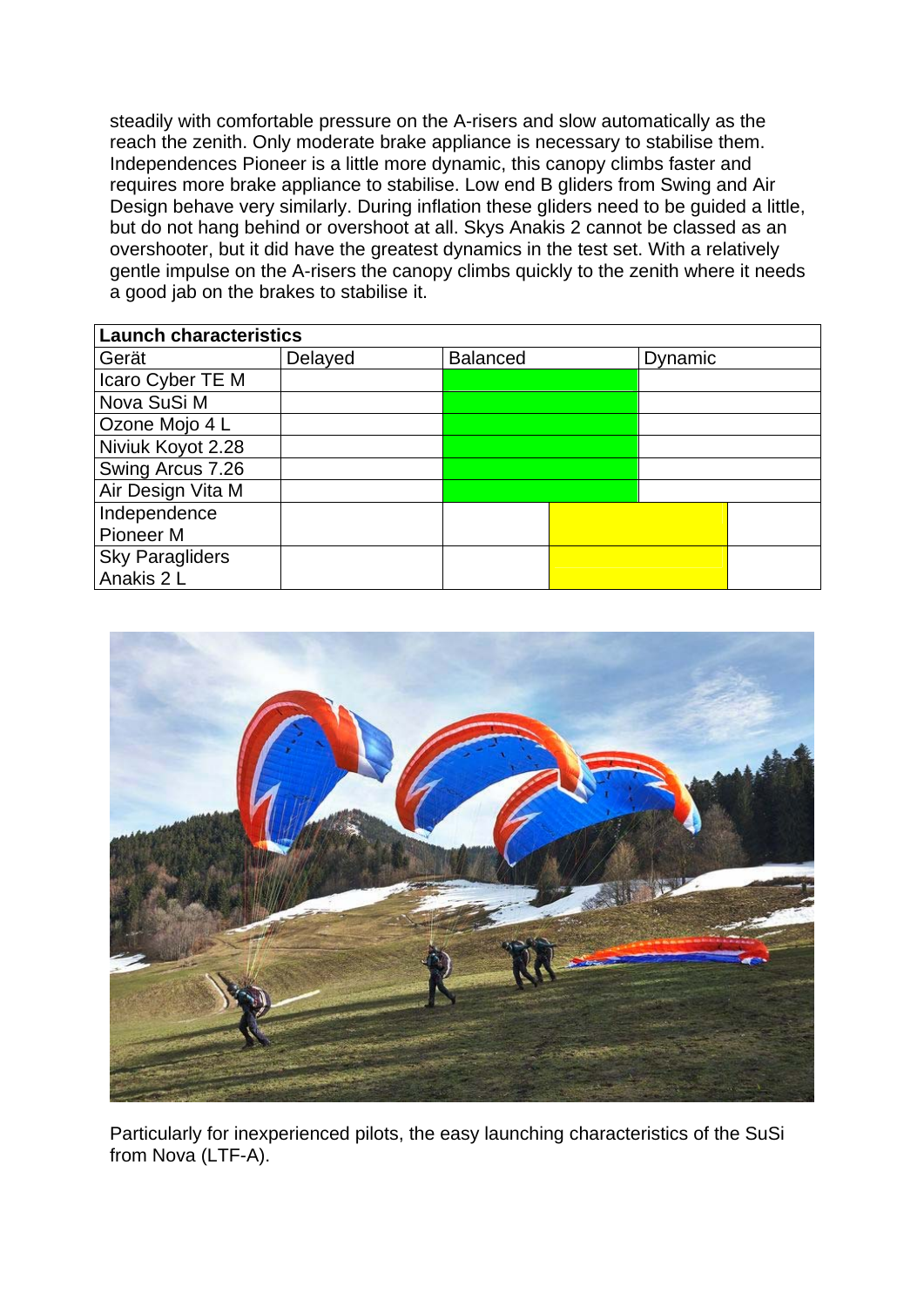## **Test manoeuvres / recovery from instability**

All test manoeuvres were filmed with onboard GoPro cameras, ground cameras and documented with the DHVs data loggers. Test manoeuvres were performed by the DHV test pilots Reiner Brunn and Harry Buntz.

### **Info Data loggers**

The pilot data logger is firmly attached to a main suspension strap on the pilots harness.

A second smaller glider logger is attached to a cell wall inside the glider using two strong magnetic plates. The best position for data collection has been determined to be where the C-gallery lines are attached to the canopy at the 70% collapse marker points. Logger data is collected continually from the beginning to the end of the test flight and the two instruments are synchronized with each other via a low-range radio signal. Data sets are transferred from standard micro-SD memory cards to a PC after landing.

The loggers collect the following information:

Pitch, roll and yaw angle,

Pitch roll and yaw acceleration,

 Vertical velocity calculated over a 0.5 second window from the barometric altitude sensor,

 Velocity: the pilot data logger contains a 5 Hz GPS, from which the velocity over ground is calculated,

 G-Force: from the accelerometers contained in the pilot data logger the Gforce acting on the pilot is calculated,

 Altitude: both the barometric height (recorded at 100Hz) and the GPS height (5Hz) are recorded.

Data processing: the processing software is written to automatically recognize the beginning and end of a test manoeuver. Pilot and glider movements are simulated from the recorded data, and this simulation is synchronized with the video material of the test flight. Test pilots check the synchronized results for plausibility. Data loggers are instruments to assist test pilots and provide additional objective information on parameters which are difficult to judge in the air such as roll and pitch angles, height loss, course changes and durations.

### **Flight stability**

What is tested:

Through induced pitch testing a measurement of a gliders pitch stability can be made. The angle to which a canopy dives forward during pitch testing is a good indicator of the potential dynamics which may develop during such circumstances. Pitch angels were measured after the third pitch cycle during testing.

| <b>Nickwinkel</b>    |                |               |               |                |  |  |  |  |  |
|----------------------|----------------|---------------|---------------|----------------|--|--|--|--|--|
| Gerät                | $< 30^{\circ}$ | $30-45^\circ$ | $45-60^\circ$ | $> 60^{\circ}$ |  |  |  |  |  |
| Icaro Cyber TE       |                |               |               |                |  |  |  |  |  |
| M                    |                |               |               |                |  |  |  |  |  |
| Nova SuSi M          |                |               |               |                |  |  |  |  |  |
| Independence         |                |               |               |                |  |  |  |  |  |
| Pioneer <sub>M</sub> |                |               |               |                |  |  |  |  |  |
| Ozone Mojo 4 L       |                |               |               |                |  |  |  |  |  |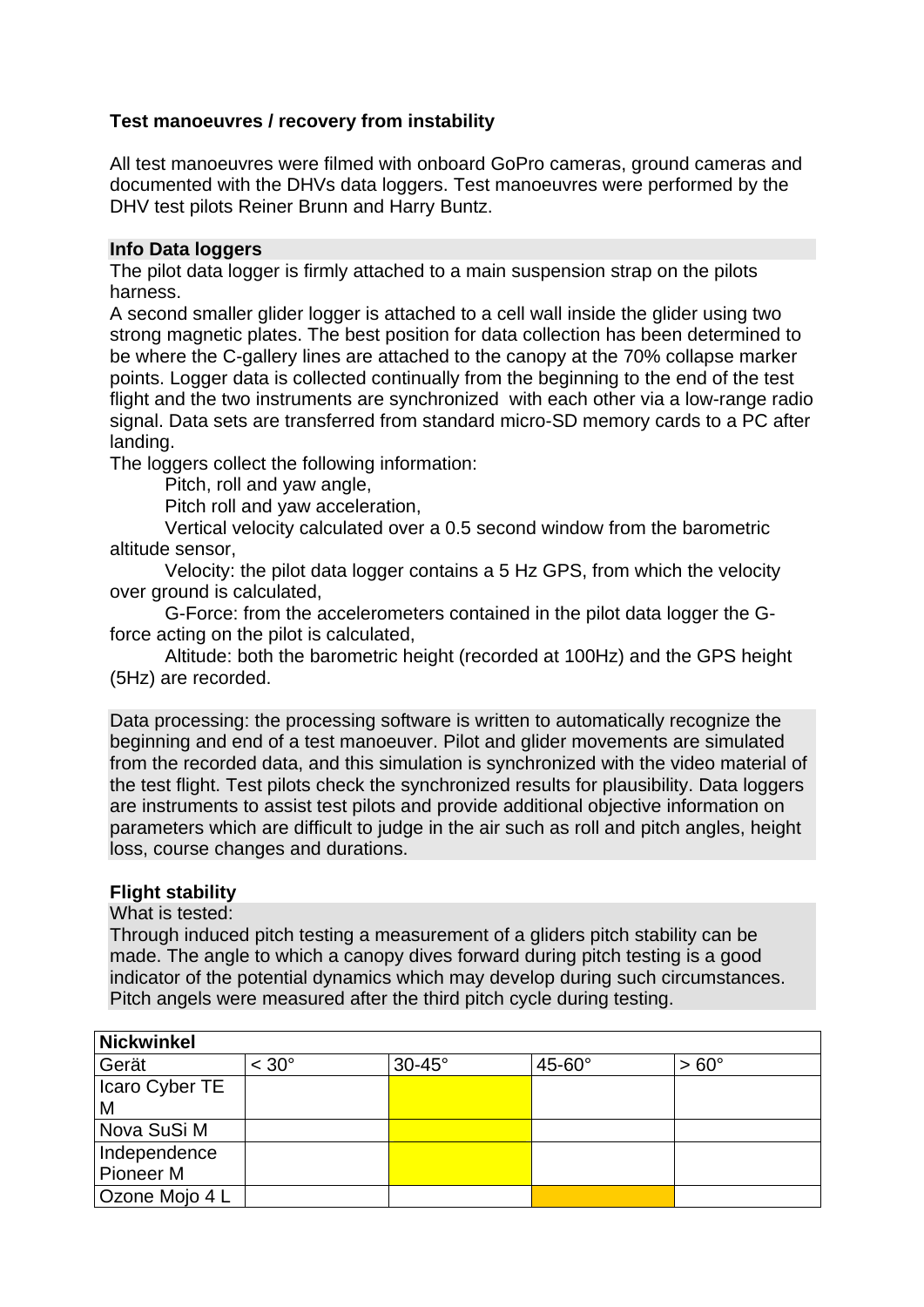| <b>Swing Arcus</b><br>7.26           |  |  |
|--------------------------------------|--|--|
| Air Design Vita<br>M                 |  |  |
| Niviuk Koyot<br>2.28                 |  |  |
| <b>Sky Paragliders</b><br>Anakis 2 L |  |  |

# **Asymmetric Collapses**

What is tested:

Asymmetric collapses are conducted at trim speed and at full speed with no pilot action. Canopies are collapsed to the top limit of the field defined in the LTF airworthiness requirements (visible from the tapes stuck to the lower sail), i.e. the maximum possible for certified gliders. During LTF testing it is also possible to certify a glider collapsed at the minimum limit of the LTF field, but this generally results in less dynamic behaviour. For this reason we often see differing results here in safety testing, when compared with those of the certification tests.

Novas SuSi M was the least challenging glider tested here: the glider is designed with simplicity and ease of handling in mind with large air intakes and a low aspect ratio and reacts very benignly to asymmetric collapses. Typical for the LTF-A class are the results from Independence (Pioneer M) and Icaro (Cyber TE M). Mojo 4 and Koyot 2 change course to a greater degree and suffer more height loss than the other test gliders.

Behaviour of the low end LTF-B Arcus 7 glider from Swing was generally very similar to average LFT-A class gliders. Air Designs Vita reacts unspectacularly to collapses performed at the minimum limit of the LFT field, however towards the maximum limit, reactions become increasingly dynamic with larger course change angles and associated height loss. Sky Paragliders Anakis 2 behaves very similarly.

None of the tested gliders indicated tendencies to cravat or cascade (e.g. collapse on the opposite side on recovery).









Collapse Anakis Collapse Arcus Collapse Cyber TE Collapse Koyot 2







Collapse Mojo Collapse Pioneer Collapse SuSi Collapse Vita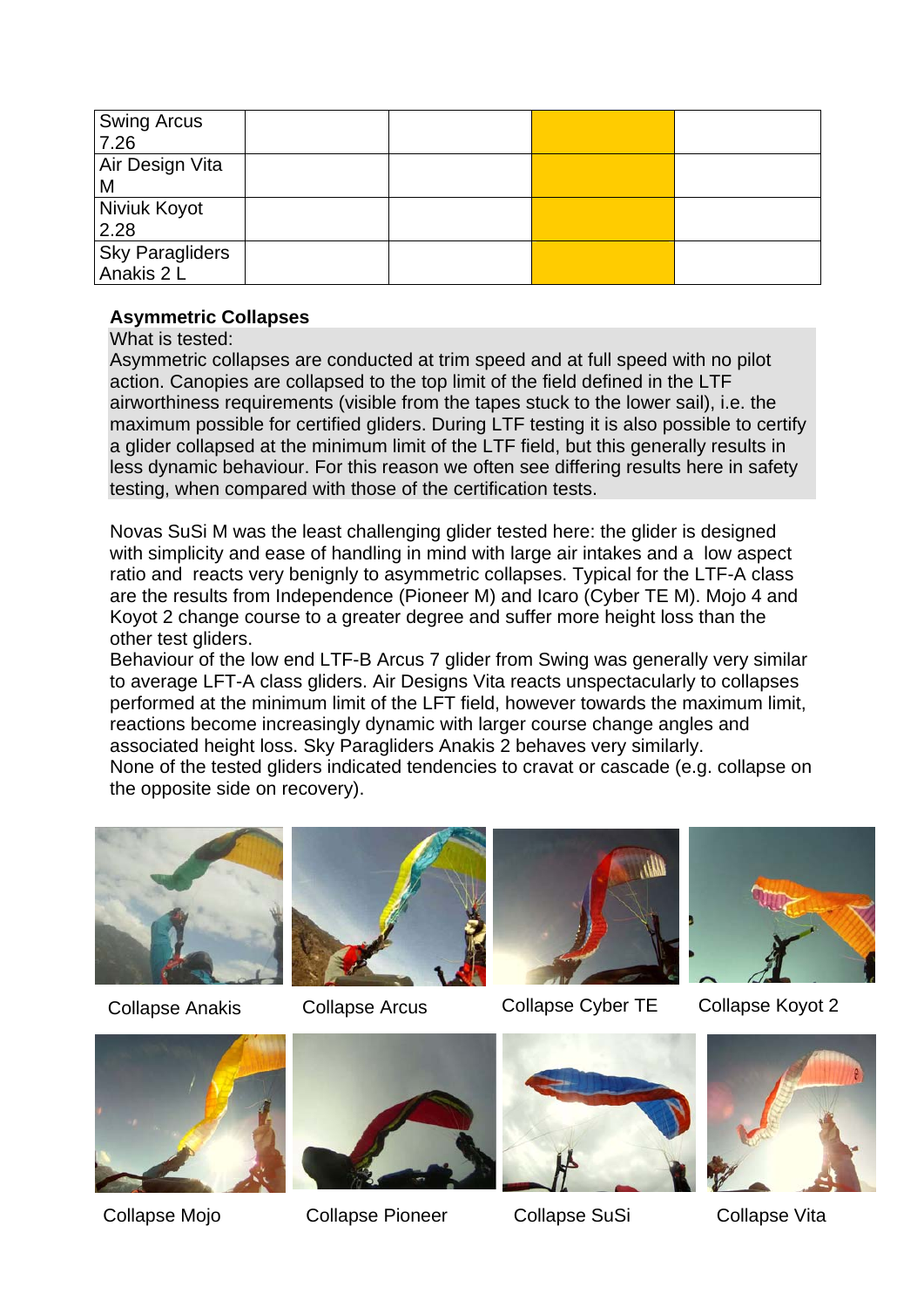| <b>Asymmetric Collapses</b>      |                          |                                 |                                              |                     |                                 |                                   |                                                                                                                                                                                                                                                                                                                                                                       |  |  |
|----------------------------------|--------------------------|---------------------------------|----------------------------------------------|---------------------|---------------------------------|-----------------------------------|-----------------------------------------------------------------------------------------------------------------------------------------------------------------------------------------------------------------------------------------------------------------------------------------------------------------------------------------------------------------------|--|--|
| Glider                           | Height<br>loss<br>in $m$ | Pitch-<br>angle<br>$in^{\circ}$ | Pitch<br>change<br>rate in<br>$\degree$ /sec | G-<br>Force<br>in G | Course-<br>change<br>angle in ° | V/sink<br>maximu<br>m<br>in $m/s$ | <b>Notes</b>                                                                                                                                                                                                                                                                                                                                                          |  |  |
| <b>LTFA</b>                      |                          |                                 |                                              |                     |                                 |                                   |                                                                                                                                                                                                                                                                                                                                                                       |  |  |
| Nova<br>SuSi M                   | $20 -$<br>29m            | $-45^\circ$                     | $-55^{\circ}$                                | $2,0$ G             | 90-180°                         | $10 - 15$<br>m/s                  | Very moderate reactions,<br>low dynamics, relatively<br>low height loss                                                                                                                                                                                                                                                                                               |  |  |
| Icaro<br>Cyber<br>TE M           | 30-39<br>m               | $-65^\circ$                     | $-75^\circ$                                  | $2,3$ G             | 90-180°                         | $15 -$<br>20m/s                   | Relatively moderate<br>reactions, moderate<br>dynamics, height loss <<br>40 <sub>m</sub>                                                                                                                                                                                                                                                                              |  |  |
| Indepen<br>dence<br>Pioneer<br>M | 30-39<br>m               | $-65^\circ$                     | $-75^\circ$                                  | $2,3$ G             | 90-180°                         | $15 -$<br>20m/s                   |                                                                                                                                                                                                                                                                                                                                                                       |  |  |
| Ozone<br>Mojo 4 L                | 40-49<br>m               | $-65^\circ$                     | $-75^\circ$                                  | $2,3$ G             | $-270^\circ$                    | $15 -$<br>20m/s                   | Greater height loss and<br>course change angles<br>than other moderate LTF-<br>A gliders                                                                                                                                                                                                                                                                              |  |  |
| <b>Niviuk</b><br>Koyot<br>2.28   | 40-49<br>m               | $-65^\circ$                     | $-75^\circ$                                  | $2,2$ G             | $-270^\circ$                    | $15 -$<br>20m/s                   | Greater height loss and<br>course change angles<br>than other moderate LTF-<br>A gliders                                                                                                                                                                                                                                                                              |  |  |
| <b>LTF B Low Level</b>           |                          |                                 |                                              |                     |                                 |                                   |                                                                                                                                                                                                                                                                                                                                                                       |  |  |
| Swing<br>Arcus<br>7.26           | 30-39<br>m               | $-55^\circ$                     | $-65^\circ$                                  | $2,0$ G             | 90-180°                         | $15 -$<br>20m/s                   | Relatively moderate<br>reactions, moderate<br>dynamics, height loss <<br>40 <sub>m</sub>                                                                                                                                                                                                                                                                              |  |  |
| Air<br>Design<br>Vita M          | 40-49<br>m               | $-65^\circ$                     | $-75^\circ$                                  | $2,2$ G             | 90-270°                         | $15 - 20$<br>m/s                  | Very moderate reactions<br>to collapses at the<br>minimum of the LTF field.<br>Slow course change $< 90^\circ$<br>For collapses over the<br>entire LTF field this glider<br>reacts with greater height<br>loss, greater course<br>change angles and<br>generally more<br>dynamically than other<br>LTF-A gliders. Collapses<br>need active pilot recovery<br>actions. |  |  |
| Sky<br>Anakis 2                  | 40-49<br>m               | $-65^\circ$                     | $-75^\circ$                                  | $2,4$ G             | 180-270°                        | $15 - 20$<br>m/s                  | Greater height loss and<br>course change angles<br>than other moderate LTF-<br>A gliders                                                                                                                                                                                                                                                                              |  |  |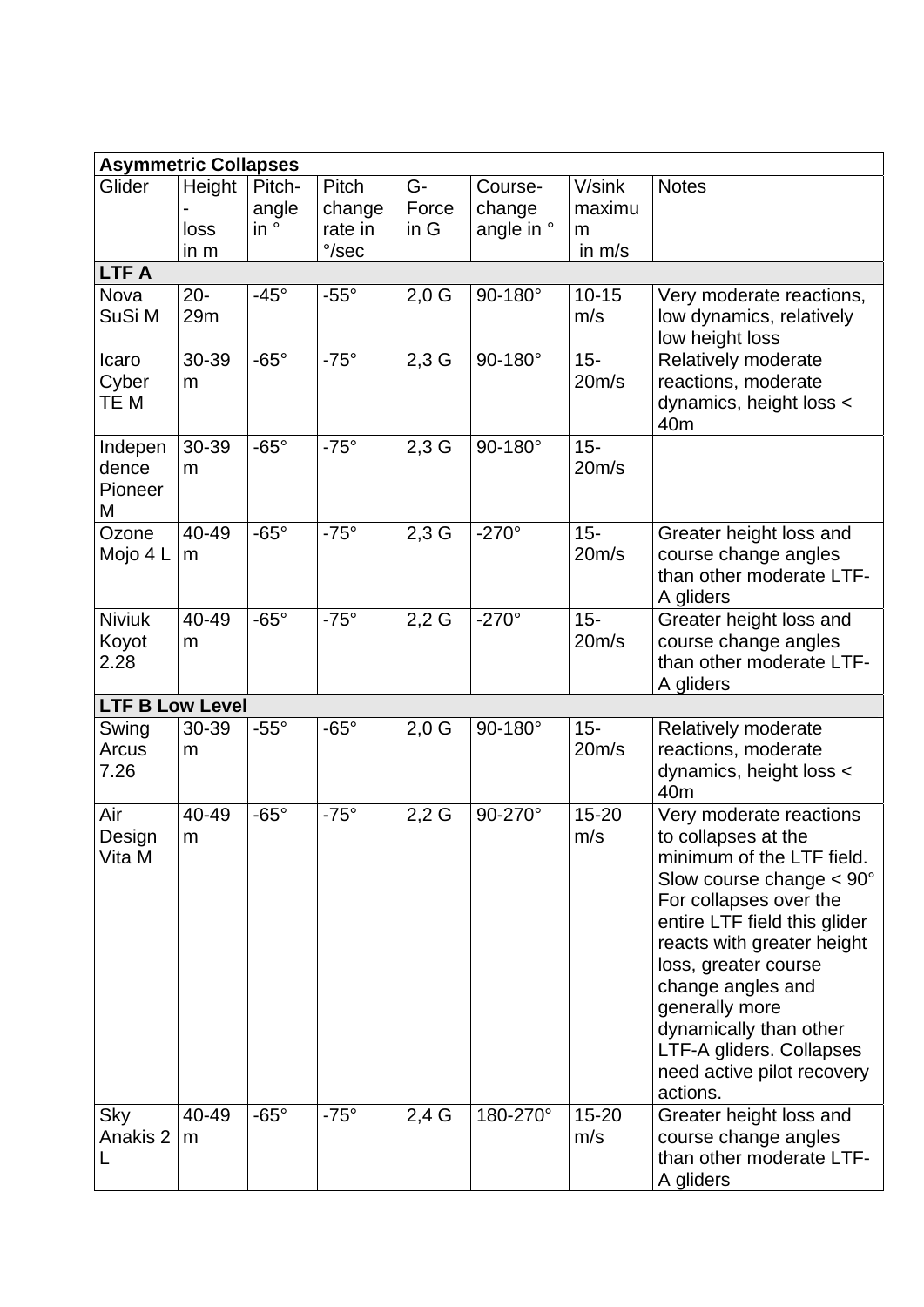#### **Front collapses**

What is tested:

Front collapses are performed at trim speed and at full speed in two different configurations: firstly by collapsing only 40% of the leading edge, and then by collapsing as much as possible of the gliders leading edge. Many gliders are certified at the minimum 40% limit. We often see large deviations to certification behaviour when gliders are tested at the upper limit.

Pilot action to recover is only performed when the glider does not self-recover.

Novas SuSi rarely needs more than 25 m to recover from even the hardest ..destrover front collapse. The canopy opens very quickly and regains normal speed without delay but with a tendency to dive somewhat. Icaros Cyber TE opens with a slight to moderate delay, sometimes asymmetrically which then results in a course change. This behaviour is moreso with the Independence Pioneer, course change and height loss are greater. Ozones Mojo 4 opens first in the middle, but the ears stay closed with sink velocities of about 5 m/s for a period before recovering completely. Sink rates are relatively low for the Mojo 4 even for large collapses. Swings Arcus 7 stands out from the others that its height loss on large collapses does not differ significantly from smaller ones. The reason for this: on smaller collapses the canopy ears tend to stay closed which delays recovery to normal flight. On larger collapses recovery is usually immediate.

Niviuks Koyot 2 reacts as expected for an LTF-A glider for front collapses up to 40%. For a maximum possible leading edge collapse the canopy tends to remain in a stable closed position for several seconds. Air intakes are not filled, and the canopy then horseshoes to the rear with long recovery delays. Air Designs Vita M is unspectacular and returns quickly to normal flight on small front collapses. Things look different on large collapses – here behaviour is chaotic and opening may be fast, symmetric and with a large dive or remain in a stable closed state. When this happens the canopy then enters a horseshoe and begins to rotate. Recovery does eventually happen without pilot reaction, but with large delays and severe height loss.



Novas SuSi LTF-A (right) and the low-end LTF-B Swing Arcus 7 (left) recovered from massive front collapses with the lowest height loss.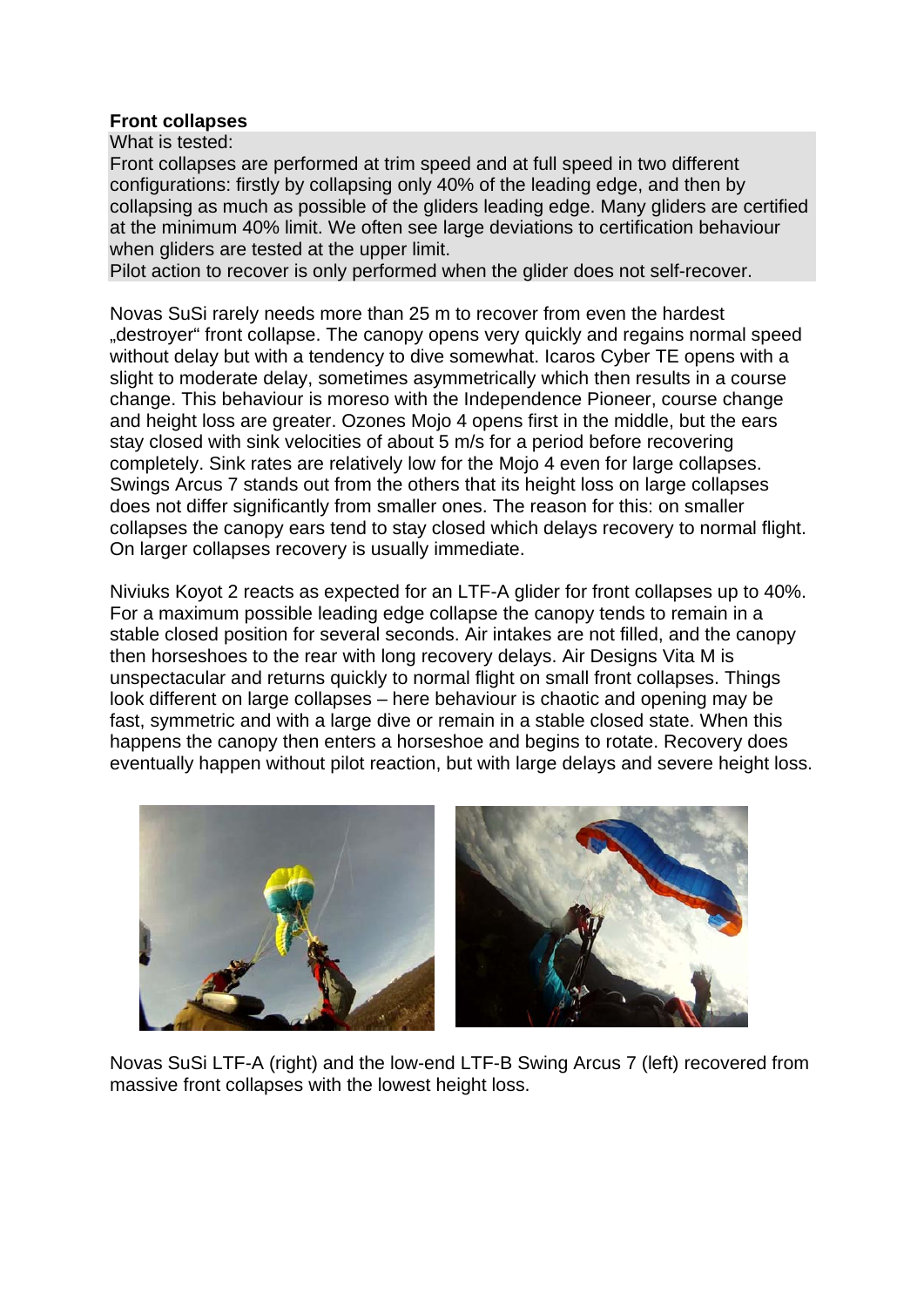

Ozone Mojo 4 (right) recovers delayed after a front collapse, Sky Paragliders Anakis 2 (left) recovers very quickly.



These gliders tend to fold in the middle on a hard front collapse and may recover asymmetrically: Independence Pioneer (right). Reduced tendency on the Icaro Cyber TE (left).



Small collapses are unspectacular on Niviuks Koyot 2 whereas larger ones display a tendency to severely delayed recovery.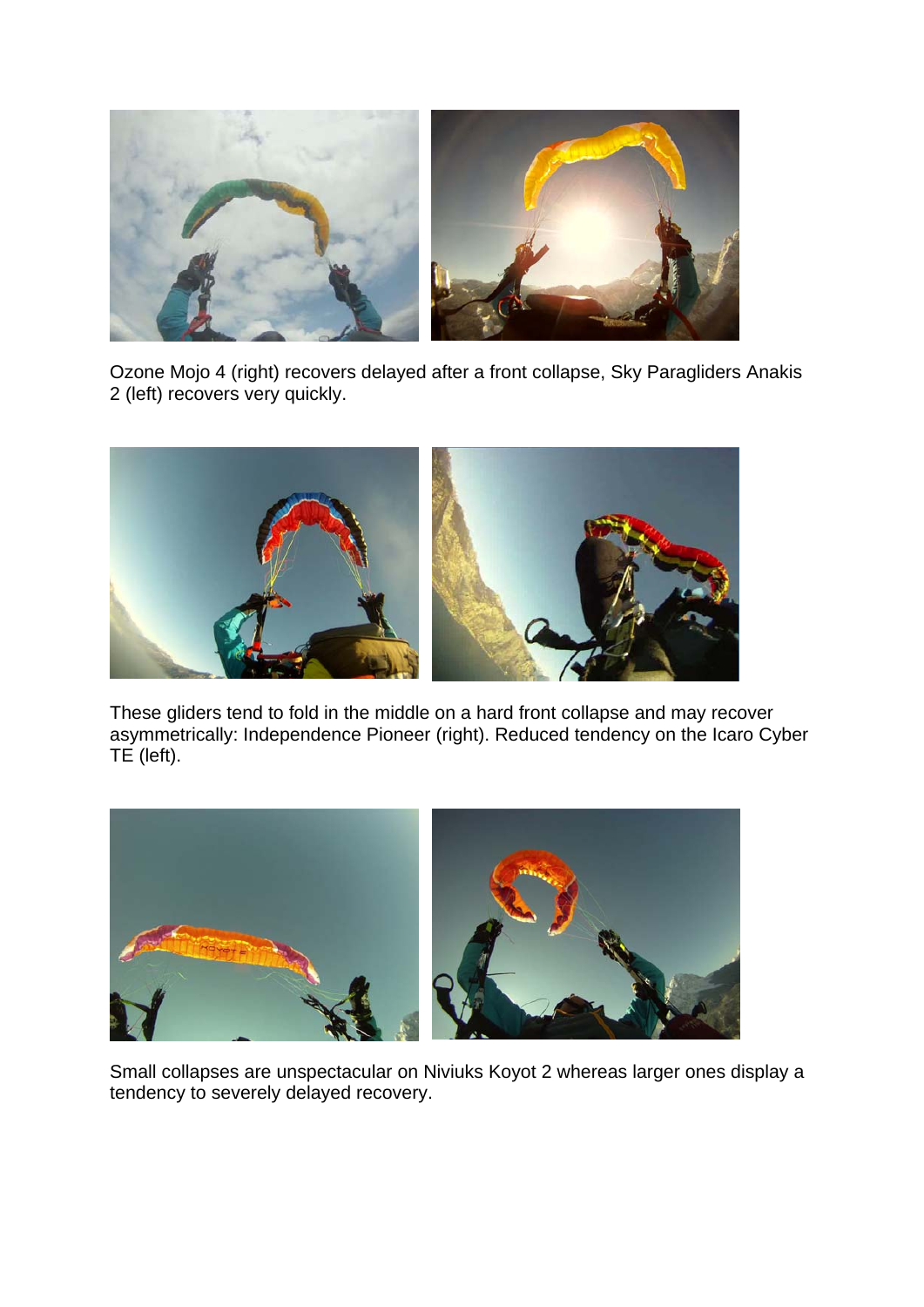

Similar behaviour for the Air Design Vita: the closed leading edge prevents quick recovery, recovery does occur without pilot input but with severe height loss.

| <b>Front Collapse</b>                                  |                         |                                 |                                  |                              |                               |                                                                                                                                                                                    |  |  |
|--------------------------------------------------------|-------------------------|---------------------------------|----------------------------------|------------------------------|-------------------------------|------------------------------------------------------------------------------------------------------------------------------------------------------------------------------------|--|--|
| Glider                                                 | Height-<br>loss<br>in m | Pitch-<br>angle<br>$in^{\circ}$ | Pitch<br>change rate<br>in °/sec | Rotation,<br>G-Force<br>in G | Course-<br>change<br>angle in | V/sink maximum<br>in $m/s$                                                                                                                                                         |  |  |
| <b>LTFA</b>                                            |                         |                                 |                                  |                              |                               |                                                                                                                                                                                    |  |  |
| Nova SuSi M                                            |                         |                                 |                                  |                              |                               |                                                                                                                                                                                    |  |  |
| 40%<br>collapse                                        | < 20 m                  | $-30^\circ$                     | 30-45°                           | no                           | $-10$<br>m/s                  | Low pitch back, moderate pitch<br>forward, immediate recovery, no<br>course change, low sink rates                                                                                 |  |  |
| Maximum<br>possible<br>leading edge<br>collapse        | 20-29 m                 | $30-45^\circ$                   | 45-55°                           | no                           | $-10$<br>m/s                  | Moderate pitch back, marked pitch<br>forward, fast recovery, no course<br>change, low sink rates                                                                                   |  |  |
| Icaro Cyber TE M                                       |                         |                                 |                                  |                              |                               |                                                                                                                                                                                    |  |  |
| 40%<br>collapse                                        | 30-39 m                 | $-30^\circ$                     | $-30^\circ$                      | no                           | $-10$<br>m/s                  | Low pitch back, low pitch forward,<br>slight delayed recovery, no course<br>change, low sink rates                                                                                 |  |  |
| Maximum<br>possible<br>leading edge<br>collapse        | 30-39 m                 | $30-45^\circ$                   | 45-55°                           | Yes, $< 90^\circ$            | $10 - 14$<br>m/s              | Moderate pitch back, marked pitch<br>forward, slight delayed recovery,<br>slight course change <90°                                                                                |  |  |
| <b>Independence Pioneer M</b>                          |                         |                                 |                                  |                              |                               |                                                                                                                                                                                    |  |  |
| 40% collapse                                           | $30 - 39$ m             | $-30^\circ$                     | $-30^\circ$                      | no                           | $-10$<br>m/s                  | Low pitch back, low pitch forward, slight<br>delayed recovery, no course change,<br>low sink rates                                                                                 |  |  |
| Maximum<br>possible<br>leading edge<br>collapse        | 40-49 m                 | $30-45^\circ$                   | 30-45°                           | Yes, 90-<br>180°             | $10 - 14$<br>m/s              | Moderate pitch back, moderate pitch<br>forward, delayed recovery, asymmetric<br>opening course change 90-180°                                                                      |  |  |
| Ozone Mojo 4 L                                         |                         |                                 |                                  |                              |                               |                                                                                                                                                                                    |  |  |
| 40% collapse                                           | $30-39$ m               | $-30^\circ$                     | $-30^\circ$                      | no                           | $-10$<br>m/s                  | Low pitch back, low pitch forward, slight<br>delayed recovery, no course change,<br>low sink rates                                                                                 |  |  |
| <b>Maximum</b><br>possible<br>leading edge<br>collapse | 40-49 m                 | $-30^\circ$                     | 30-45°                           | no                           | $-10$<br>m/s                  | Low pitch back, marked pitch forward,<br>delayed recovery (ears remain closed),<br>no course change, low sink rates                                                                |  |  |
| <b>Niviuk Koyot 2.28</b>                               |                         |                                 |                                  |                              |                               |                                                                                                                                                                                    |  |  |
| 40% collapse                                           | 30-39 m                 | $-30$                           | $30-45^\circ$                    | no                           | $-10$<br>m/s                  | Low pitch back, moderate pitch forward,<br>slight delayed recovery, no course<br>change, low sink rates                                                                            |  |  |
| Maximum<br>possible<br>leading edge<br>collapse        | $50 - 60$<br>m          | $-30$                           | $30-45^\circ$                    | Yes                          | $10 - 14$<br>m/s              | Low pitch back, moderate pitch forward.<br>Leading edge may remain closed, if so<br>the canopy enters a horseshoe.<br>Severely delayed recovery, strong<br>course change tendency. |  |  |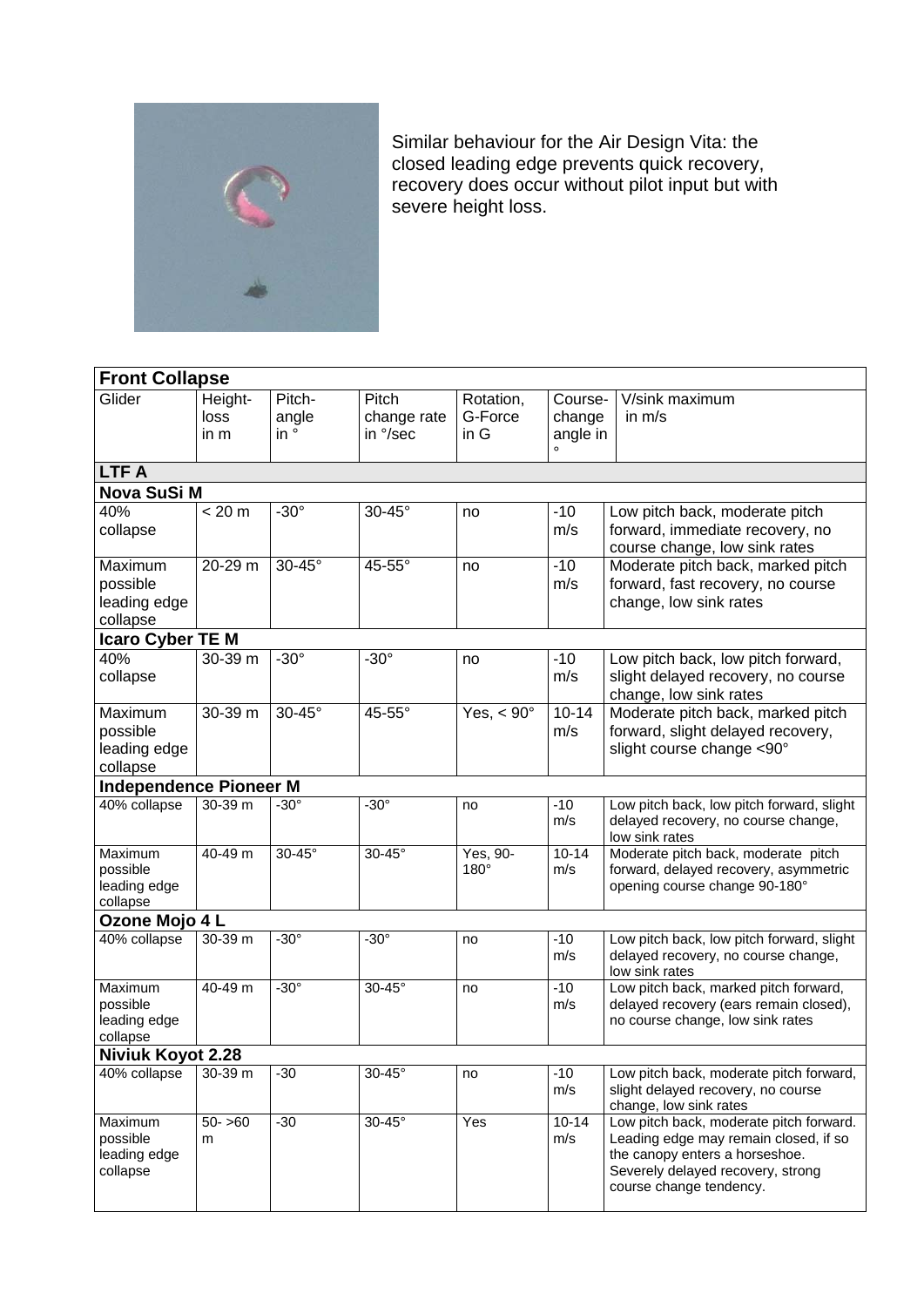| <b>LTF B Low Level</b>                          |                                      |                                        |                               |                                    |                  |                                                                                                                                                                                                                |  |  |
|-------------------------------------------------|--------------------------------------|----------------------------------------|-------------------------------|------------------------------------|------------------|----------------------------------------------------------------------------------------------------------------------------------------------------------------------------------------------------------------|--|--|
| <b>Swing Arcus 7.26</b>                         |                                      |                                        |                               |                                    |                  |                                                                                                                                                                                                                |  |  |
| 40%<br>collapse                                 | $*30-39$ m<br>$*40-49$<br>m          | $-30^\circ$                            | 30-45°                        | no                                 | $-10$<br>m/s     | Low pitch back, moderate pitch<br>forward, *immediate recovery or<br>**delayed recovery with closed ears,<br>low sink rates                                                                                    |  |  |
| Maximum<br>possible<br>leading edge<br>collapse | 30-39 m                              | $45-55^\circ$                          | $30-45^\circ$                 | no                                 | $10 - 14$<br>m/s | Marked pitch back, moderate pitch<br>forward, immediate recovery to<br>normal flight, no course change                                                                                                         |  |  |
| Air Design Vita M                               |                                      |                                        |                               |                                    |                  |                                                                                                                                                                                                                |  |  |
| 40%<br>collapse                                 | $30-39$ m                            | $30-45^\circ$                          | 30-45°                        | no                                 | $-10$<br>m/s     | Moderate pitch back, moderate<br>pitch forward, fast recovery, no<br>course change, low sink rates                                                                                                             |  |  |
| Maximum<br>possible<br>leading edge<br>collapse | *30-39 m<br>**70-<br>79 <sub>m</sub> | $*30 - 45^{\circ}$<br>**-30 $^{\circ}$ | *55-65°<br>$*$ -30 $^{\circ}$ | $*$ no<br>$*$ Yes ><br>$360^\circ$ | $10 - 14$<br>m/s | Glider has two different reactions:<br>*fast recovery with high pitch<br>forward angles, **front horseshoe<br>with rotation > 360°, large height<br>loss, severely delayed recovery with<br>low pitch forward. |  |  |
| <b>Sky Paragliders Anakis 2 L</b>               |                                      |                                        |                               |                                    |                  |                                                                                                                                                                                                                |  |  |
| 40%<br>collapse                                 | 30-39 m                              | $30-45^\circ$                          | 30-45°                        | no<br>no                           | $-10$<br>m/s     | Moderate pitch back, moderate<br>pitch forward, immediate recovery,<br>no course change, low sink rates                                                                                                        |  |  |
| Maximum<br>possible<br>leading edge<br>collapse | $40-49$ m                            | $45-55^\circ$                          | 45-55°                        |                                    | $10 - 14$<br>m/s | Marked pitch back, marked pitch<br>forward, immediate recovery to<br>normal flight, no course change.                                                                                                          |  |  |

# **Spiral dive**

What is tested:

Spirals are flown such that after at least 5 seconds and before the 540° point the canopy is fully locked in the rotation. The testpilot then keeps the glider in the spiral using the brakes for a further 2 turns (720°) before releasing the inside brake to start recovery.

The spiral test provided no great surprises. All gliders behaved in accordance with their LTF classifications. Swings Arcus 7 tends to remain longer in the spiral when recovering from fast spirals before going nose up and self-exiting. Due to this the height loss was the greatest under the tested gliders. Similar, when not quite as severe, was the behaviour from Novas SuSi.

| <b>Spiral dives</b> |                  |                  |                 |                 |             |                          |                           |  |  |
|---------------------|------------------|------------------|-----------------|-----------------|-------------|--------------------------|---------------------------|--|--|
|                     | <b>Vsink</b>     | G-               | Height loss     | Height loss     | Time        | Action after             | <b>Notes</b>              |  |  |
|                     | after            | Force            | after           | from brake      | to          | brake release            |                           |  |  |
|                     | $360^\circ$ ,    | after            | $360^\circ$ ,   | release to      | $360^\circ$ |                          |                           |  |  |
|                     | $720^\circ$ ,    | $360^\circ$      | $720^\circ$ ,   | regaining       | 720°        |                          |                           |  |  |
|                     | max.             | 720°.            | max.            | normal          | Total       |                          |                           |  |  |
|                     |                  | max.             |                 | flight          |             |                          |                           |  |  |
| <b>LTFA</b>         |                  |                  |                 |                 |             |                          |                           |  |  |
| Nova SuSi M         | $7 \text{ m/s}$  | 1.9 <sub>G</sub> | 20 <sub>m</sub> | 70 <sub>m</sub> | $0 - 10s$   | Acceleration             | Recovery relatively       |  |  |
|                     | $13 \text{ m/s}$ | 2.7 <sub>G</sub> | 60 <sub>m</sub> |                 | $10 - 15$ s | from $13 \text{ m/s}$ to | challenging as the glider |  |  |
|                     | $17 \text{ m/s}$ | 2.9 <sub>G</sub> |                 |                 |             | 17 $m/s$ in the          | continues to spiral and   |  |  |
|                     |                  |                  |                 |                 |             | next 90°                 | automatic exiting is      |  |  |
|                     |                  |                  |                 |                 |             | constant sink            | delayed. Relatively low   |  |  |
|                     |                  |                  |                 |                 |             | for $270^\circ$ , then   | G-forces.                 |  |  |
|                     |                  |                  |                 |                 |             | automatic exit           |                           |  |  |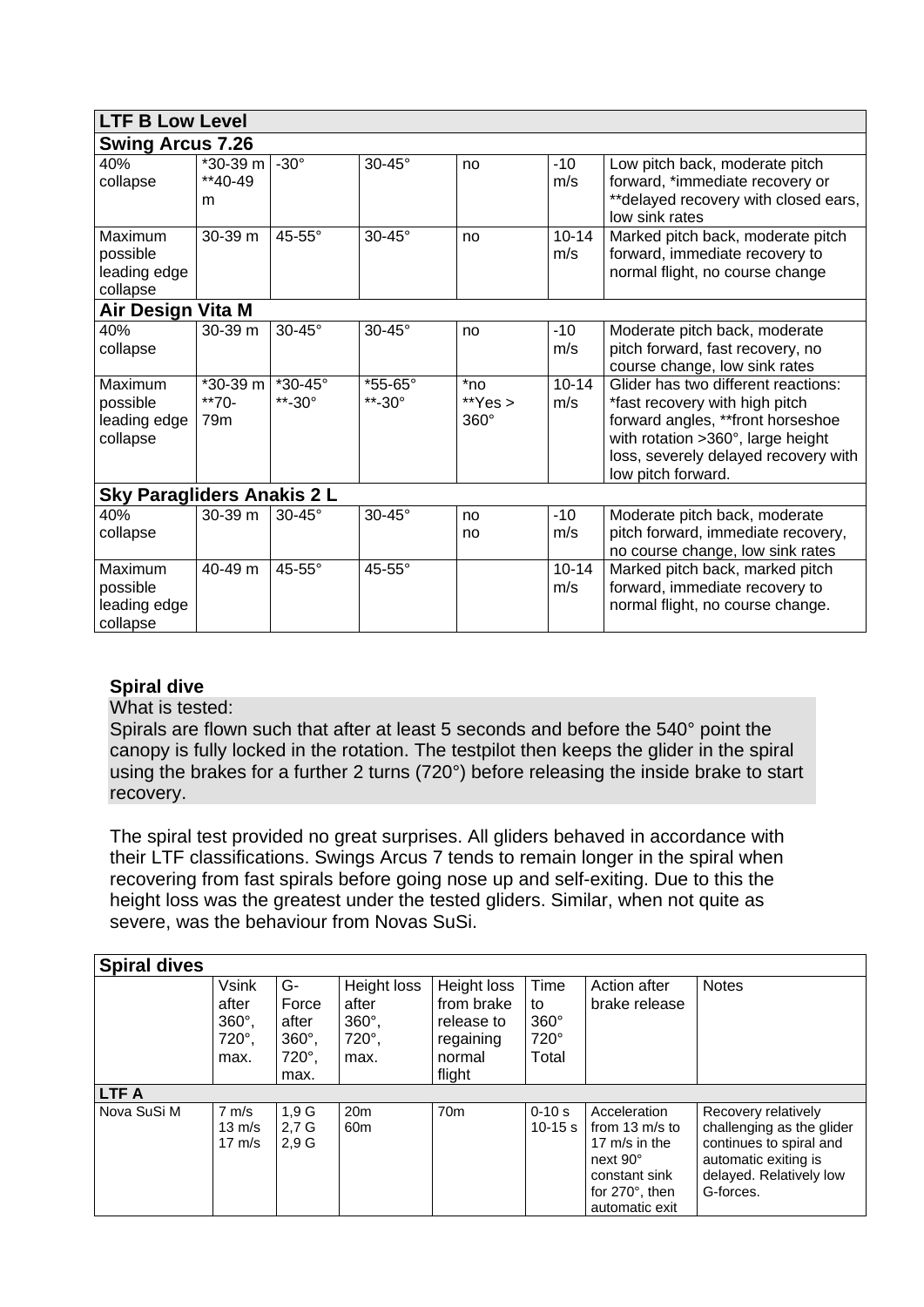|                           |                                                         |                               |              |                           |                         | and recovery in<br>the next 90°                                                                                                                                                |                                                                                                                                                                                                                               |
|---------------------------|---------------------------------------------------------|-------------------------------|--------------|---------------------------|-------------------------|--------------------------------------------------------------------------------------------------------------------------------------------------------------------------------|-------------------------------------------------------------------------------------------------------------------------------------------------------------------------------------------------------------------------------|
| Icaro Cyber TE<br>м       | $5 \text{ m/s}$<br>$12 \text{ m/s}$<br>$22 \text{ m/s}$ | 1,8G<br>2,9G<br>$3,3$ G       | 20 m<br>60m  | $\overline{60}$ m         | $0 - 10s$<br>$10 - 15s$ | Acceleration<br>from 17m/s to<br>22 m/s in the<br>next 180°, then<br>automatic exit<br>and recovery in<br>the next 180°                                                        | Entry simple. Exiting<br>more challenging than<br>class average due to<br>acceleration for 180°                                                                                                                               |
| Independence<br>Pioneer M | 7 m/s<br>$15 \text{ m/s}$<br>$15 \text{ m/s}$           | $2,0$ G<br>2,9G<br>2,9G       | 30 m<br>80 m | 50 m                      | $0-9s$<br>$9-13s$       | Vsink remains<br>at 15 m/s for<br>180°, then<br>automatic exit<br>and recovery in<br>the next 270°                                                                             | Dynamic transition from<br>entry to spiral. Glider<br>collapses on outer ear at<br>15 m/s which resists<br>further acceleration.<br>Relatively low G-forces.                                                                  |
| Ozone Mojo 4 L            | 7 m/s<br>17m/s<br>20m/s                                 | $2,0$ G<br>$2,8$ G<br>3,8G    | 30 m<br>80 m | 50 m                      | $0-7s$<br>$7-11s$       | Acceleration<br>from 17 m/s to<br>20 m/s in the<br>next 90°, then<br>automatic exit<br>and recovery in<br>the next 180°                                                        | Relatively dynamic<br>transition from entry to<br>spiral, with rapid increase<br>in sink rate and G-force.<br>Exit relatively simple.                                                                                         |
| Niviuk Koyot<br>2.28      | 7 m/s<br>17m/s<br>$17 \text{ m/s}$                      | $2,1$ G<br>$3,2$ G<br>$3,3$ G | 30 m<br>80 m | $\overline{4}0 \text{ m}$ | $0-7s$<br>$7 - 11s$     | Vsink remains<br>at 17 m/s for<br>180°, then<br>automatic exit<br>and recovery in<br>the next 180°                                                                             | Relatively dynamic<br>transition from entry to<br>spiral, with rapid increase<br>in sink rate and G-force.<br>Exit relatively simple.<br>Glider collapses on outer<br>ear at 17 m/s which<br>resists further<br>acceleration. |
| <b>LTF B Low Level</b>    |                                                         |                               |              |                           |                         |                                                                                                                                                                                |                                                                                                                                                                                                                               |
| Swing Arcus<br>7.26       | $6 \text{ m/s}$<br>$12 \text{ m/s}$<br>$23 \text{ m/s}$ | $2,0$ G<br>$3,1$ G<br>3,9G    | 20 m<br>60 m | 90 m                      | $0-9s$<br>$9 - 13s$     | Acceleration<br>from 17m/s to<br>23 m/s in the<br>next 90°,<br>$V\sin k > 20$<br>m/s for $360^\circ$ ,<br>then<br>automatic exit<br>and recovery<br>in the next<br>$180^\circ$ | Simple entry.<br>Challenging exit<br>behaviour with<br>maintained high sink<br>rates for 360°.<br>Relatively high height<br>loss on exiting.                                                                                  |
| Air Design Vita<br>M      | 7m/s<br>14m/s                                           | $1,9\overline{G}$<br>$3,1$ G  | 30 m<br>70 m | 40 m                      | $0-9s$                  | Acceleration<br>from 14m/s to                                                                                                                                                  | Impulse required for<br>correct entry, relatively                                                                                                                                                                             |
|                           | 20m/s                                                   | 3,5G                          |              |                           | $9-13s$                 | 20 m/s in the<br>next 90°, then<br>automatic exit<br>and recovery<br>in the next<br>180°                                                                                       | dynamic transition<br>from entry to spiral.<br>Simple exit.                                                                                                                                                                   |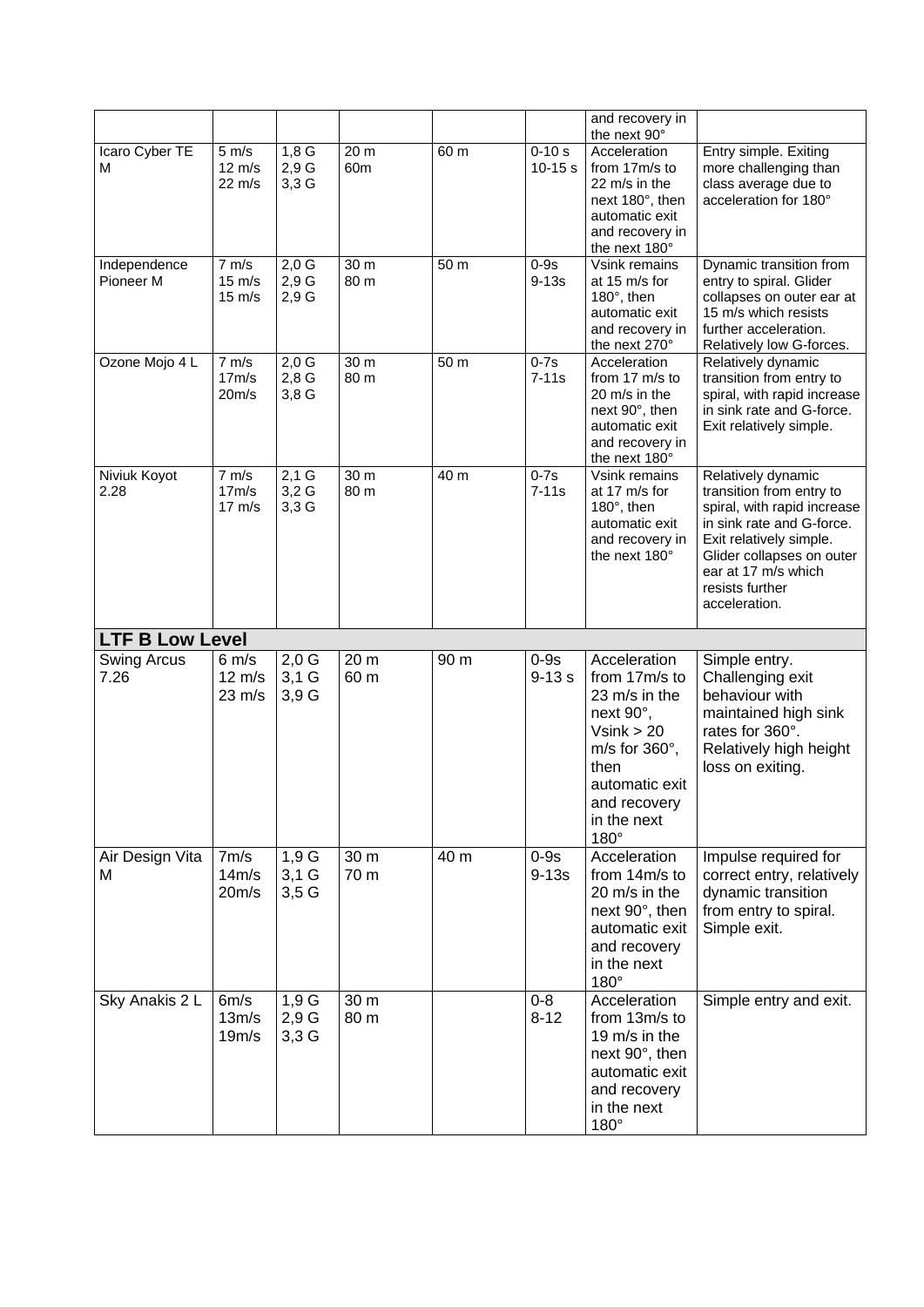# **B-Stall**

What is tested:

Pitch back behaviour on entry, pitch forward behaviour on exiting and sink velocities. In particular we look at the canopy stability and tendencies to deform on longer B-Stalls (>10s) and any recovery problems.

The LTF-A gliders Nova SuSi, Icaro Cyber TE, Ozone Mojo 4, Niviuk Koyot and the low end LTF-B Swing Arcus 7 and Air Design Vita displayed good behaviour in Bstalls. No deformation tendencies, stable sink phase with good sink rates and no recovery or deep stall problems on exiting. Independences Pioneer displayed a slight tendency to deform on longer B-stalls. Skys Anakis 2 enters a short deep stall on exiting from a B-stall but self recovers from this within the next 3 seconds with a marked pitch forward.

| <b>B-Stall</b>                       |                                                                              |                                                         |                               |                                                               |
|--------------------------------------|------------------------------------------------------------------------------|---------------------------------------------------------|-------------------------------|---------------------------------------------------------------|
| Glider                               | Sink rate in<br>stable B-<br>stall.<br>Deformation<br>tendencies<br>Rotation | Pitch back<br>on entry /<br>pitch<br>forward on<br>exit | <b>Height loss</b><br>on exit | <b>Notes</b>                                                  |
| LTF-A                                |                                                                              |                                                         |                               |                                                               |
| Nova SuSi M                          | $8 \text{ m/s}$<br>no<br>no                                                  | 15°-30°<br>$30^\circ - 45^\circ$                        | $-20m$                        | Large entry<br>force, very<br>stable sink<br>phase            |
| Icaro Cyber<br>TE M                  | $7 \text{ m/s}$<br>no<br>no                                                  | 15°-30°<br>$-15^\circ$                                  | $-20m$                        | Very stable<br>sink phase, low<br>pitch forward<br>on exit    |
| Independence<br>Pioneer <sub>M</sub> | $8 \text{ m/s}$<br>slight<br>no                                              | 15°-30°<br>30°-45°                                      | $-20m$                        | Slight<br>deformation<br>tendency in<br>Canopy middle         |
| Ozone Mojo 4<br>L                    | $8 \text{ m/s}$<br>no<br>slight <90°                                         | 15°-30°<br>$-15^\circ$                                  | $-20m$                        | Very stable<br>sink phase, low<br>pitch forward<br>on exit    |
| Niviuk Koyot<br>2.28                 | 7 m/s<br>no<br>slight                                                        | $15^\circ - 30^\circ$<br>15°-30°                        | $-20m$                        | Very stable<br>sink phase,<br>slight rotation<br>tendency     |
| <b>LTF-B Low Level</b>               |                                                                              |                                                         |                               |                                                               |
| <b>Swing Arcus</b><br>7.26           | 7 m/s<br>no<br>no                                                            | 15°-30°<br>15°-30°                                      | $-20m$                        | Very stable<br>sink phase                                     |
| Sky Anakis <sub>2</sub><br>L         | $8 \text{ m/s}$<br>no<br>no                                                  | $15^\circ - 30^\circ$<br>$>45^{\circ}$                  | $-40m$                        | Very stable<br>sink phase,<br>short deep stall<br>on exiting. |
| Air Design<br>Vita M                 | $8 \text{ m/s}$<br>no<br>no                                                  | 15°-30°<br>15°-30°                                      | $-20m$                        | Very stable<br>sink phase                                     |